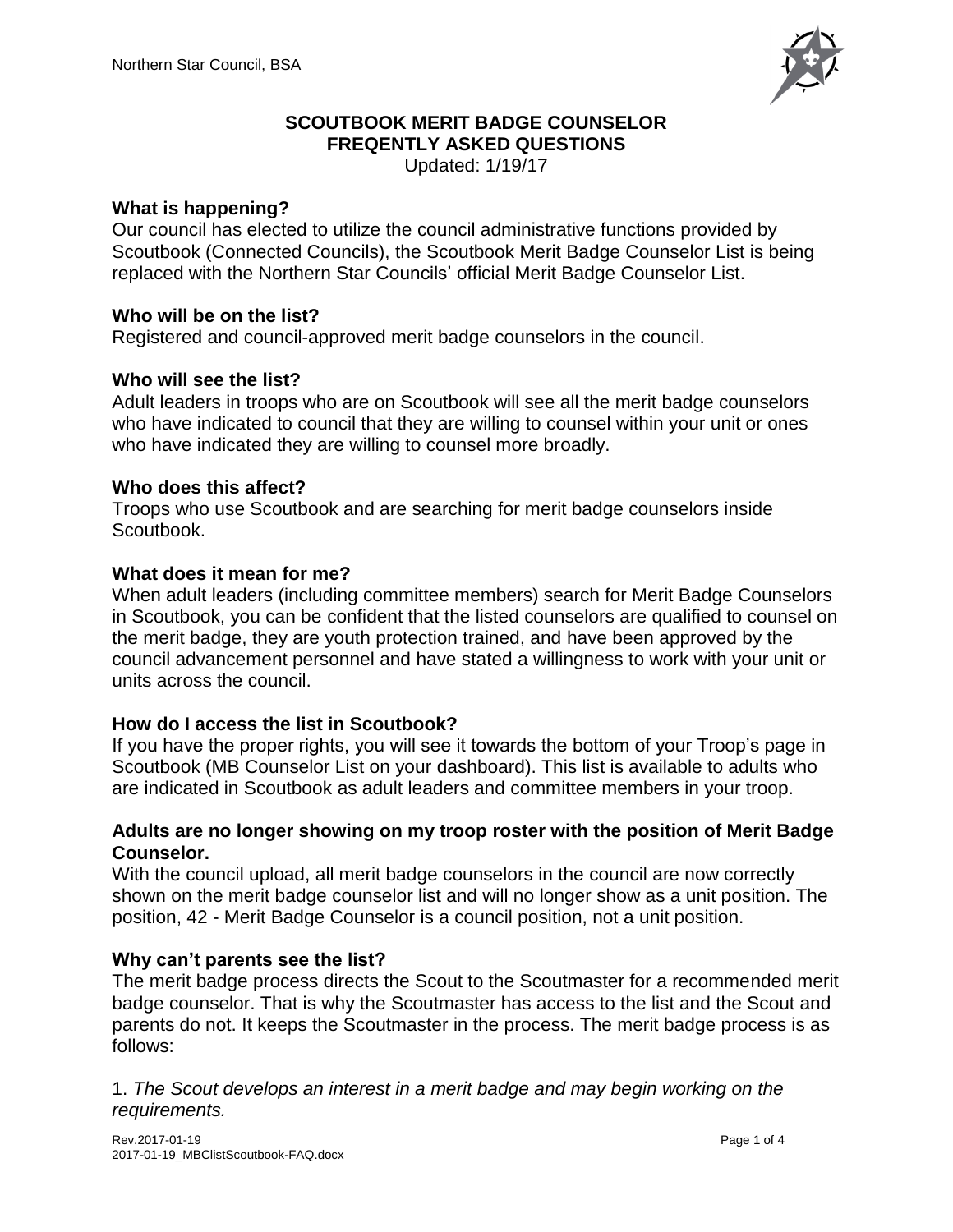

2. *The Scout discusses his interest in the merit badge with his unit leader (i.e., Scoutmaster).* 

3. *The unit leader signs a blue card and provides the Scout with at least one counselor contact.* 

4. *The Scout contacts the counselor.* 

5. *The counselor considers any work toward requirements completed prior to the initial discussion with the unit leader.* 

- 6. *The Scout, his buddy, and the counselor meet (often several times).*
- 7. *The Scout finishes the requirements.*
- 8. *The counselor approves completion.*

9. *The Scout returns the signed blue card to his unit leader, who signs the applicant record section of the blue card.* 

- 10. *The unit leader gives the Scout the applicant record.*
- 11. *The unit reports the merit badge to the council.*
- 12. *The Scout receives his merit badge.*

# **What happens if a merit badge counselor is not registered with the BSA but their name is currently in the Scoutbook MBC list?**

They will receive an email notifying them that they are not BSA registered as a merit badge counselor and that they need to contact the council to rectify the matter. Their name will be removed from the Scoutbook merit badge counselor list. For more information on how to register as a merit badge counselor, contact your council service center at 763-231-7204.

### **What happens if a registered leader is listed as a merit badge counselor in Scoutbook but is not on the council approved list?**

The merit badge counselor role in Scoutbook will be removed. If the person feels they are qualified to counsel for that merit badge(s) they should contact their council service center at 763-231-7204 to have their credentials reviewed. If approved, they will "reappear" in Scoutbook with the councils next approved counselor upload.

# **I am a merit badge counselor but do not know how to log into Scoutbook**

You should have received a password in email to log into Scoutbook. If you don't see it, check your Spam Folder. Go to http://scoutbook.com and click on Login. If you don't have a password, click on Forgot Password at the bottom of the login window and a password will be emailed to you.

**Will this affect any Scouts I am currently linked to and counseling?** If you do not appear on the council list you will be removed from that position and you will no longer be able to approve work on the badge. Your connection with the Scout will remain. The Scoutmaster will need to recommend other registered and approved counselors to the Scout.

Also note that a merit badge counselor will only be able to approve merit badge requirements on merit badges that they are registered and approved for on the council merit badge list.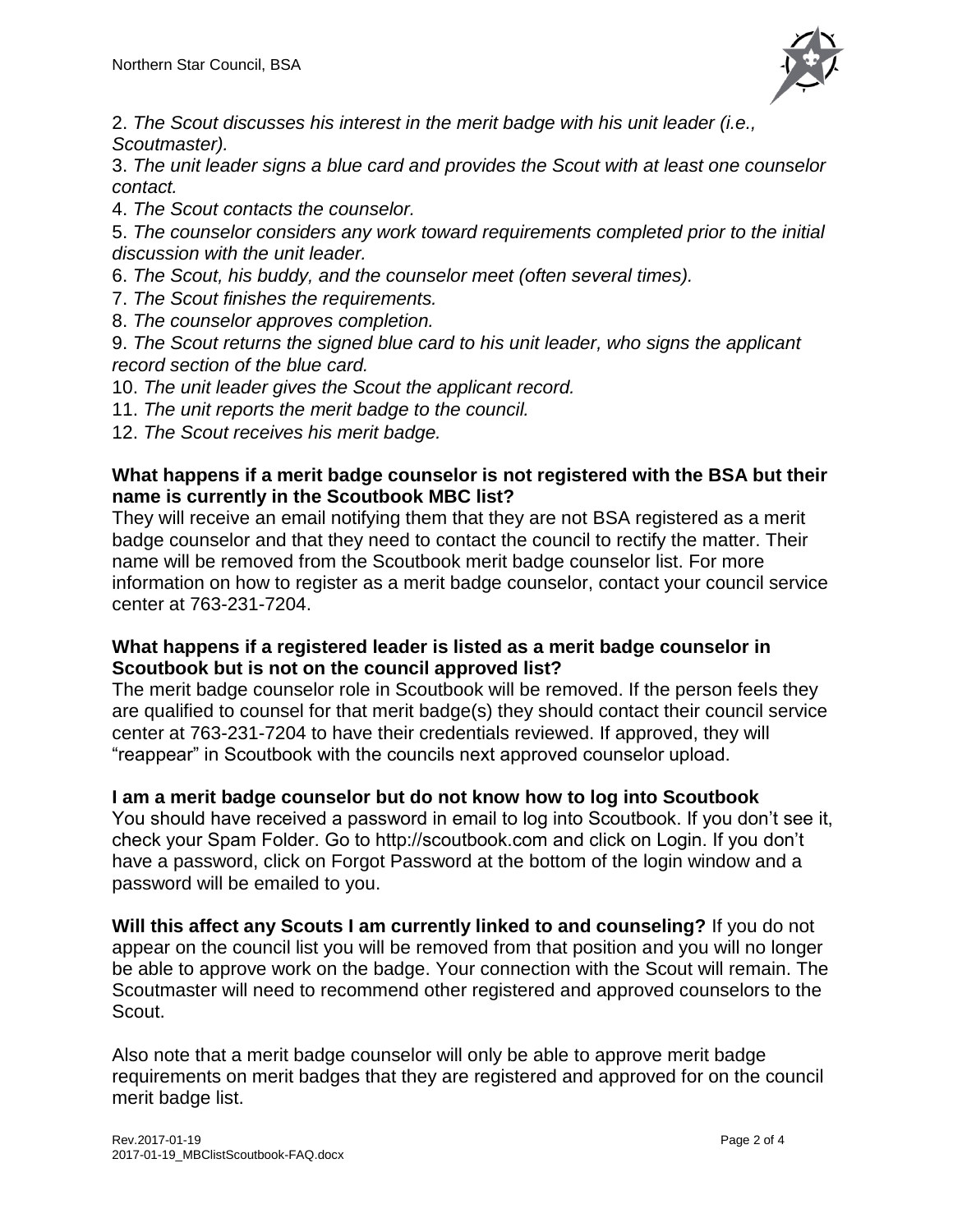

**What happens if Scoutbook knows of additional badges I counsel but I am not officially registered and approved with my council to counsel them?** The Scoutbook list will only reflect the badges you are officially registered and approved to counsel.

**What do I do if I wish to add or remove merit badges that I am shown as counseling?** Contact your council service center.

### **How often will the Scoutbook list be refreshed?**

Our goal is to update the list monthly.

**What happens if I am a registered MB counselor but I do not have a Scoutbook account?** You will be emailed an invitation for a free Scoutbook account. The use of Scoutbook is optional, but necessary if you wish to show up in the Scoutbook list. If you are associated with a troop, you may also sign up by going to [http://scoutbook.com](http://scoutbook.com/)

# **As a Merit Badge Counselor can I restrict who can see my information?**

Yes, you can go into your personal profile and select a listing preference between: Council list, District list, Unit list, Worldwide or Not Listed. You should go into your positions, select the merit badge counselor position and select the preference you wish.

### **I am a registered MBC but I don't show up in the Scoutbook Merit Badge Counselor List. What do I do?**

First follow these directions to find out if you are registered as a merit badge counselor. Log into http://my.scouting.org Select My Dashboard (upper left) Then select My Profile. You can edit your contact information there. Make sure your email address, ZIP and phone number are there and up to date. Scoutbook requires a valid email address, ZIP and phone number to be listed. Make sure your email address is not used by someone else in your family in Scoutbook. Email addresses in Scoutbook must be unique. If you are registered as a merit badge counselor it will show there as well.

While you're at my. scouting.org, make sure your Youth Protection Training is current. If you know for sure you are registered with the council, check and make sure your Youth Protection Training is current and sync it inside Scoutbook. Scoutbook will not show merit badge counselors with expired youth protection training. The list in Scoutbook is updated on a regular basis.

### **Will those who are authorized in SB to mark merit badges as completed and approved still be able to do so?**

Yes, if a troop adult has the authorization inside Scout Book to mark merit badges or merit badge requirements as completed or approved they will be able to do so. Please note that only a registered merit badge counselor who is approved to counsel the particular badge has the authority via BSA policy to test and pass (sign off) a Scout on a merit badge.